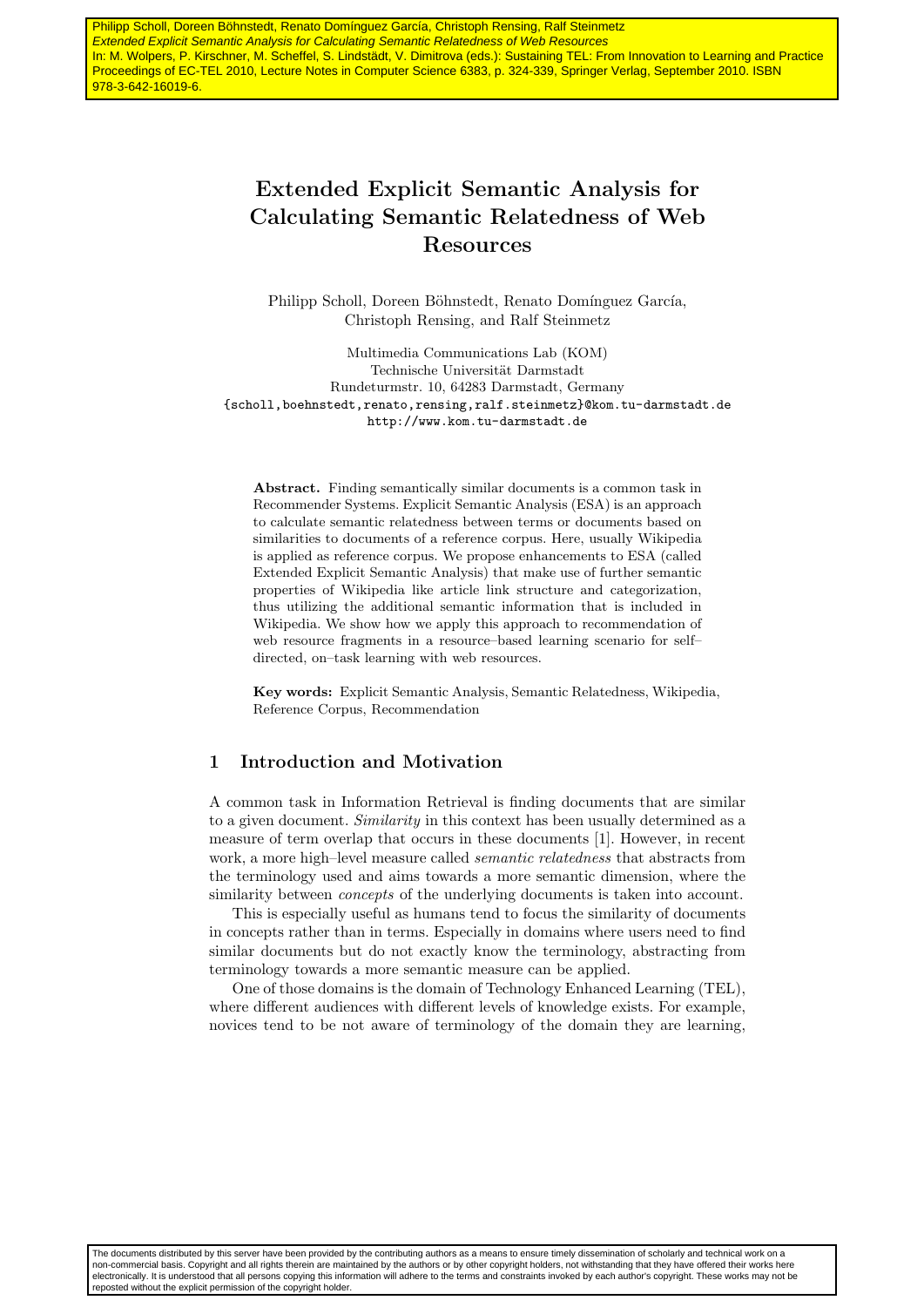whereas experts are able to communicate in a brief manner using the professional terminology. Further, in different stages of achieved expertise, different aspects of learning materials are important, giving either a broad overview or rather a very narrow scope of the learning domain.

Thus, for applications in TEL that support retrieval and recommendation of documents, being able to find semantically related documents is an essential task.

# 1.1 Crokodil

The scenario we address with this work is a research prototype for supporting self–directed, resource–based learning with web resources, Crokodil (a project based on ELWMS.KOM [2]). As the importance of the World Wide Web as a major source for knowledge acquisition has been growing steadily in the last decade, both specifically designed learning materials (e.g. information contained in Web Based Trainings or tutorials) and web resources that are not specifically intended to be used for learning (e.g. user generated content in blogs, wikis or forums) are available at a large scale.

Crokodil supports learners in finding, collecting and organizing these learning materials in a so–called Knowledge Network (KN). These KN are based on Semantic Networks [3], that represent knowledge in a graphical notation consisting of nodes and relations. In Crokodil, the learning materials are stored as nodes in the KN. A peculiarity is that often only a part of a web resource is relevant for the information needs of a learner. Crokodil allows saving only the needed fragments, furthermore called snippets.

A major challenge is supporting learners using Crokodil in finding learning materials that are relevant for their current information needs. Therefore, we propose a recommender system that helps learners finding related content from other learners by recommending snippets that are semantically related to those they recently added to their KN.

## 1.2 Snippets

In a user study [4], we evaluated — among other research questions — how learners select relevant content. The lab study served to examine how learners can be supported in organizing their learning processes with web resources by setting goals. During the study, participants were asked to collect learning materials from web resources, learn with the assembled information and take a performance test afterwards. The participants were instructed to collect the information from the web resources that they deemed to be relevant for their learning tasks, allowing them to select content in the desired granularity. Thus, we collected 1357 different snippets from 104 participants.

For comparing the properties of snippets with "normal" bookmarked web pages (as these serve a similar goal), we randomly crawled Delicious<sup>1</sup>, a social

<sup>1</sup> http://delicious.com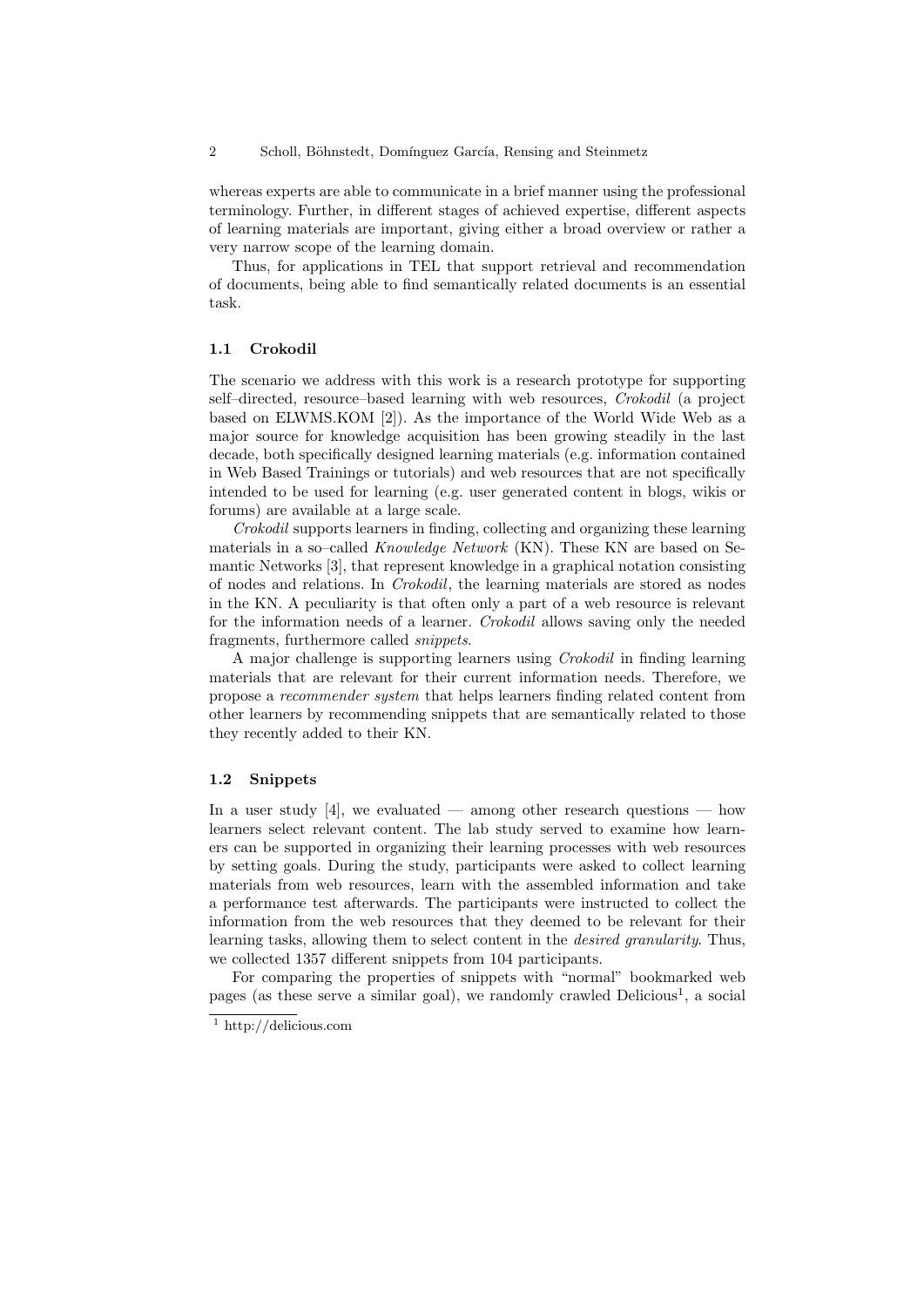bookmarking service that allows storing relevant URLs online, for a comparison corpus. We downloaded 1004 HTML pages thereof and, after stripping HTML– specific content like markup, compared them to the snippets gained from our study.



Fig. 1. Cumulated term counts of snippets in comparison with term counts of full web pages

The results (see fig. 1) show, that snippets differ from whole web resources in some accords:

- They mostly deal with a specific, well–defined domain, covering only one subject. Web pages, however, usually cover a lot more information.
- On average, snippets consist of 120 terms, whereas web pages consist of about 1600 terms.
- $-70\%$  of snippets are smaller than 100 terms, 70% of web pages are smaller than 1000 terms.

Based on observations in this analysis of snippets, we state the requirements an approach should have in order to generate content–based recommendations:

- In short snippets, there are only few significant terms. A larger context is not available, thus the algorithm will have to abstract from the term level.
- The algorithm should be stable and provide good results, no matter how long the different snippets are.
- The snippets may be about any topic. Thus, the algorithm should be able to infer over any generic knowledge domain.
- $-$  Learners should be able to inspect why two snippets are regarded as being semantically related. This allows the learners to analyze if the recommended item is really relevant in their current learning situation.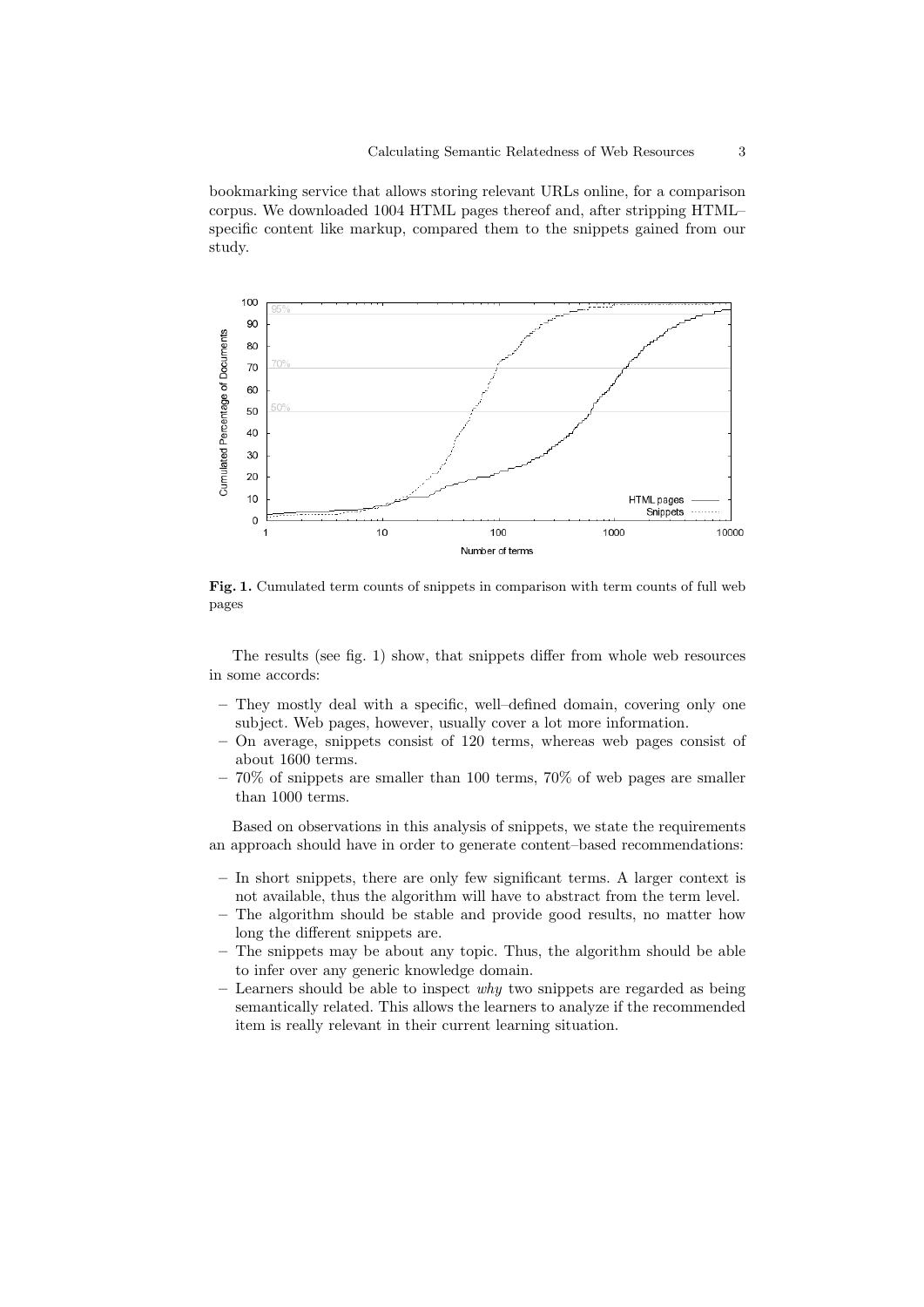The remainder of this paper is organized as follows: in section 2, we give an overview of related work, map it with our requirements, and present the foundation of our work, Explicit Semantic Analysis (ESA). In section 3, we introduce our extensions to the basic ESA approach. Selected evaluations of our approach are presented in section 4. Eventually, we conclude in section 5 and give an outline for next steps and open issues.

# 2 Related Work

Most approaches to compare documents apply the vector space model (VSM) [1] in combination with the cosine similarity for calculating document similarity. Thus, approaches based on VSM have in common to quantify the syntactic overlap. Documents are represented by high–dimensional feature vectors derived from the terms used in the document. The similarity between two documents is modeled by the angle between the representing vectors. However, as the vectors are entirely based on syntactical features, i.e. the term occurrences in the document, VSM is not applicable in cases of documents that are semantically related but have little term overlap.

Further, in some scenarios similarity should not be expressed over terms but over the meaning of a document. For example, different documents written for or by differing audiences (e.g. beginners vs. experts) may be written using a different terminology, e.g. using synonyms or hypernyms. Although these documents describe the same semantic concepts, the term–based similarity will be rather low. This is called the *vocabulary gap* [5].

Therefore, there is a need to abstract from the terms used in a document towards a more semantic representation, meaning that similarity is not to be expressed via common terminology, but rather by usage of terminology in a common semantic context. As similarity is a term that is not really applicable to the semantic dimension, the term usually preferred is semantic relatedness [6]. In this work, we use the term *similarity* when a term–based measure is applied and relatedness, when a semantic measure is applied.

As semantic relatedness is a measure that is — at least — difficult to calculate with only the documents to compare, related approaches usually utilize additional information by employing reference corpora in order to provide additional general knowledge. In related work, many different corpora have been used. Most provide structured access to semantic properties of terms (e.g. Word-Net, Roget's Thesaurus), whereas other corpora, like Wikipedia, represent the underlying semantics inherently in the documents they contain.

One of the most popular reference corpora is WordNet [7], a broad coverage lexical network of English words. WordNet provides networks of synsets that contain terms like nouns, verbs, adjectives and adverbs, each representing a lexical concept. The synsets are interlinked with a variety of relations (e.g. denoting homonymy, synonymy, etc.). Jiang and Conrath [8] combine an approach using WordNet with corpus statistics. They merge a content–based, node–centric information content approach with a node–distance, edge–centric approach and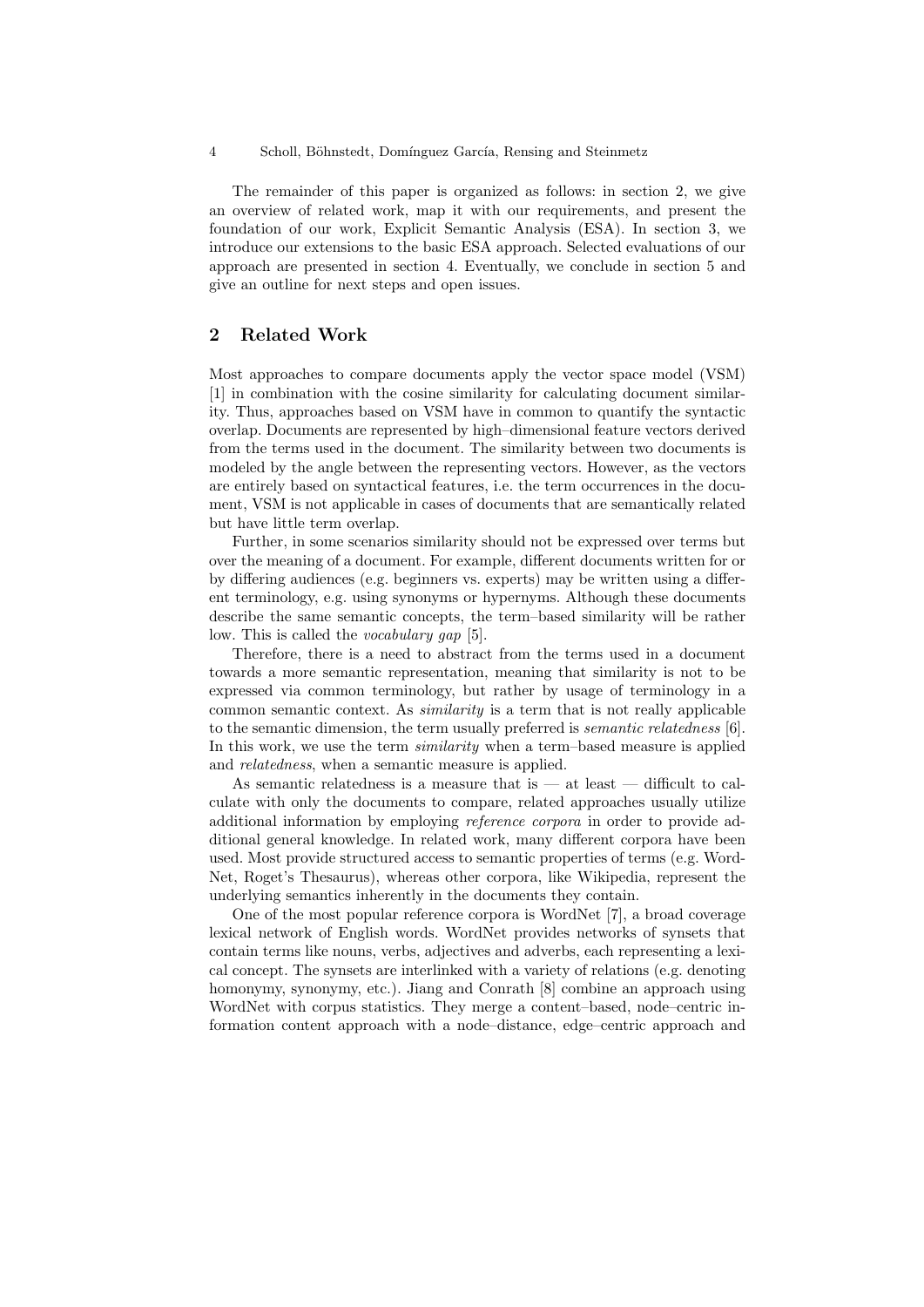apply those to the WordNet noun synsets. According to [6], this approach performs better than others they compared. Another popular data source that has been used for calculating semantic relatedness is Roget's Thesaurus. Jarmasz and Szpakowicz [9] use it as a base to calculate semantic distance between terms based on the path length in the thesaurus graph. They convert the distance to semantic similarity by subtracting the path length from the maximum possible path length.

However, both corpora are well–structured and have to be manually serviced by experts. Roget's Thesaurus, for example, dates from 1805 (with an edition from 1911 in the public domain). Although general terminology is contained, the Thesaurus cannot keep up with the rapid evolution of knowledge nowadays.

Another approach that has gained momentum in the last years is Latent Semantic Analysis (LSA) [10]. LSA is an approach that uses a custom corpus of documents to abstract from the terminology used and derives inherent semantic concepts. So, with LSA, different terms that are used as synonyms or are cooccurring often are mapped into a single concept. Further, by mapping terms, the overall corpus dimensions may be reduced significantly, thus transforming the search space. This projection and reduction is achieved by applying a singular value decomposition on a corpus matrix and then truncating the least significant values. LSA, although being a stable approach that performs well, has some limitations regarding our requirements stated in section 1. First, the approach needs to be given the dimensions to reduce. This heavily depends on the topics of the documents that are present in the scenario. Second, the resulting concepts are sets of terms and are not easily readable by humans. Thus, we refrain from applying it to our scenario.

In recent research, the collaboratively edited, open encyclopedia Wikipedia has been increasingly used for information retrieval related tasks (e.g. [11], [12] and [13]). This is due to the sheer amount of articles available (over 1 Mio articles in the German version as of 2010), with each article representing a distinct concept. Additionally, Wikipedia provides further semantic information about the concepts described in articles, most notably links to related articles (article links) and a (mostly hierarchical) category structure (category links). Another criterion that makes use of Wikipedia for information retrieval suitable is that it is constantly updated to the current state of knowledge, e.g. new articles are added and old ones are adjusted accordingly.

WikiRelate! [11] is an approach that computes semantic relatedness between terms. Given two terms to analyze, WikiRelate! searches the Wikipedia article names (called *lemmata*) for the terms and calculates the distances between found articles based on the articles' contents and the category structure of Wikipedia. As it only supports computation of semantic relatedness between terms, this approach is not applicable to documents.

Kaiser et al. [14] introduce conceptual contexts of documents as linkage graphs that represents the document and its relations. Basically, they map the documents to compare to Wikipedia articles and apply a weighting function that determines the article's relatedness to neighbouring articles based on in– and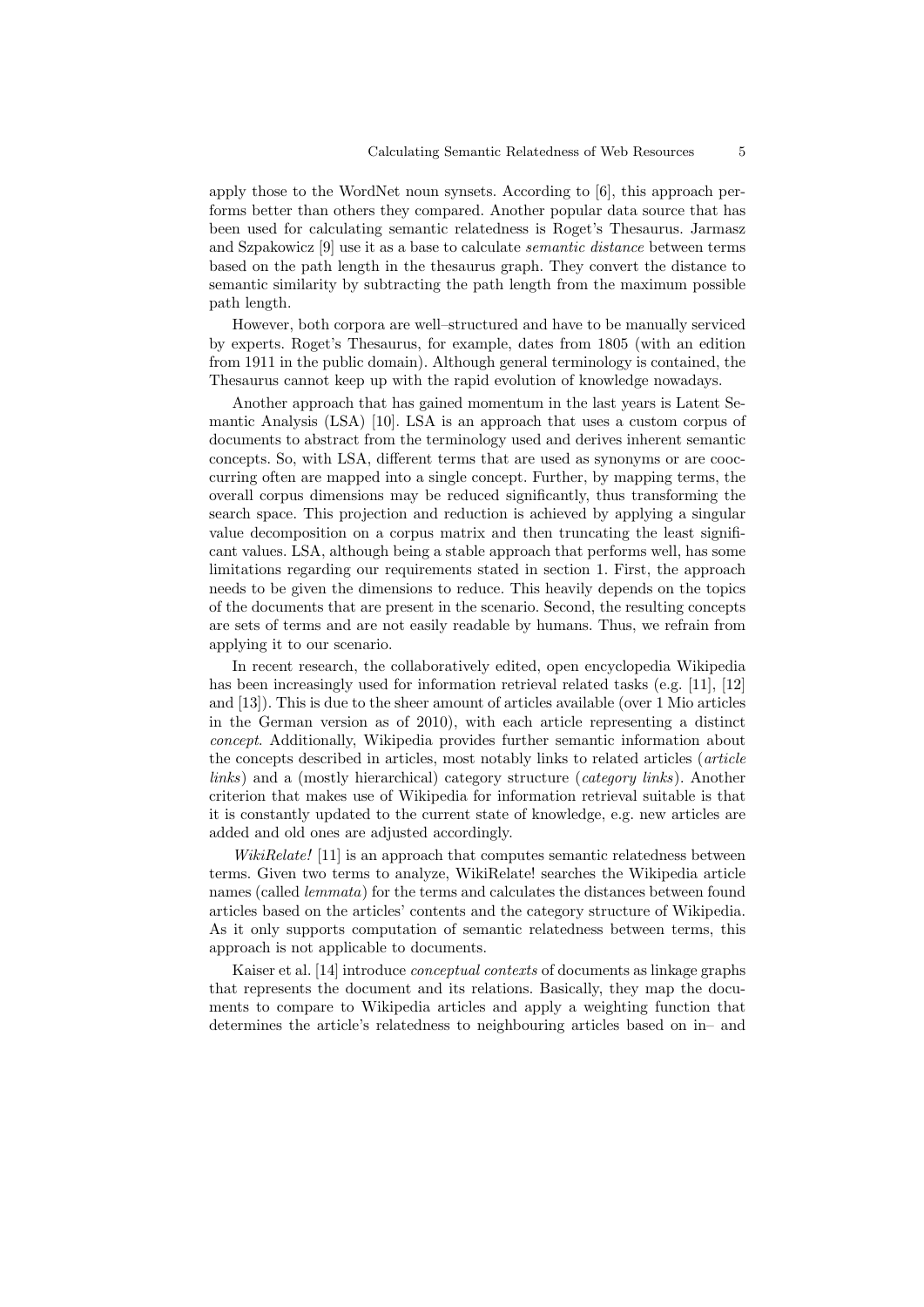outgoing article links. After removing all concepts that are only loosely related, they calculate the relatedness measure of the documents by computing the similarity of the graphs.

## 2.1 Explicit Semantic Analysis

A promising approach to calculating semantic relatedness named Explicit Semantic Analysis (ESA) [15] has been proposed by Gabrilovich and Markovitch. Here, documents are not represented by occurring terms but by their similarity to concepts derived from Wikipedia articles. ESA is based on the assumption that in Wikipedia an article corresponds to a semantically distinct concept. Thus, by comparing documents to all articles in a Wikipedia corpus that has been pre–processed by tokenization, stemming, stop word removal and a term weight metric, a vector is obtained that contains a similarity value to each of the articles. This vector, called semantic interpretation vectors, abstracts from the actual term occurrences and thus represents a semantic dimension of that document. A major advantage of ESA is that semantic relatedness can be calculated for terms and documents alike, providing good and stable results for both modes [15].

Formally, the document collection is represented as a  $n \times m$  Matrix M (called semantic interpreter), where  $n$  is the number of articles and  $m$  the number of occurring terms in the corpus. M contains (normalized)  $tf-idf$  document vectors of the articles.  $tf$ -idf is a commonly used measure of relevance of a term in relation to a corpus  $D$ , where the *term frequency tf* of term  $t_i$  for each document  $d_i \in D$  and the *inverse document frequency idf* of all occurrences of term  $t_i$ are taken into account. For calculating the similarity between the document and the corpus, the *cosine similarity measure* (1) is employed. Analogously, two documents represented as semantic interpretation vectors can be easily compared by using cosine similarity again.

$$
sim(d_i, d_j) = \cos(\phi) = \frac{d_i \cdot d_j}{|d_i| * |d_j|} \tag{1}
$$

Gabrilovich and Markovitch show that ESA outperforms other approaches like WikiRelate!, WordNet, Roget's Thesaurus and LSA [15]. Kaiser et al. [14] see ESA as a competitor to their approach using conceptual contexts, but they do not compare their approach to ESA.

Although ESA is commonly used with Wikipedia as reference corpus, it is not necessarily restricted to it. In theory, all textual corpora that follow the structure of providing unique documents (i.e. covering different topics) could be applied. Gabrilovich and Markovitch [15] apply ESA to a corpus derived from the Open Directory Project themselves, mapping concepts to the categories of the directory. Notably, Anderka and Stein [16] dismiss the hypothesis that the reference corpus needs to be semantically well–structured, i.e. semantic concepts are only described by one document. They show that ESA with the Reuters newswire corpus and even random corpora may achieve comparable results to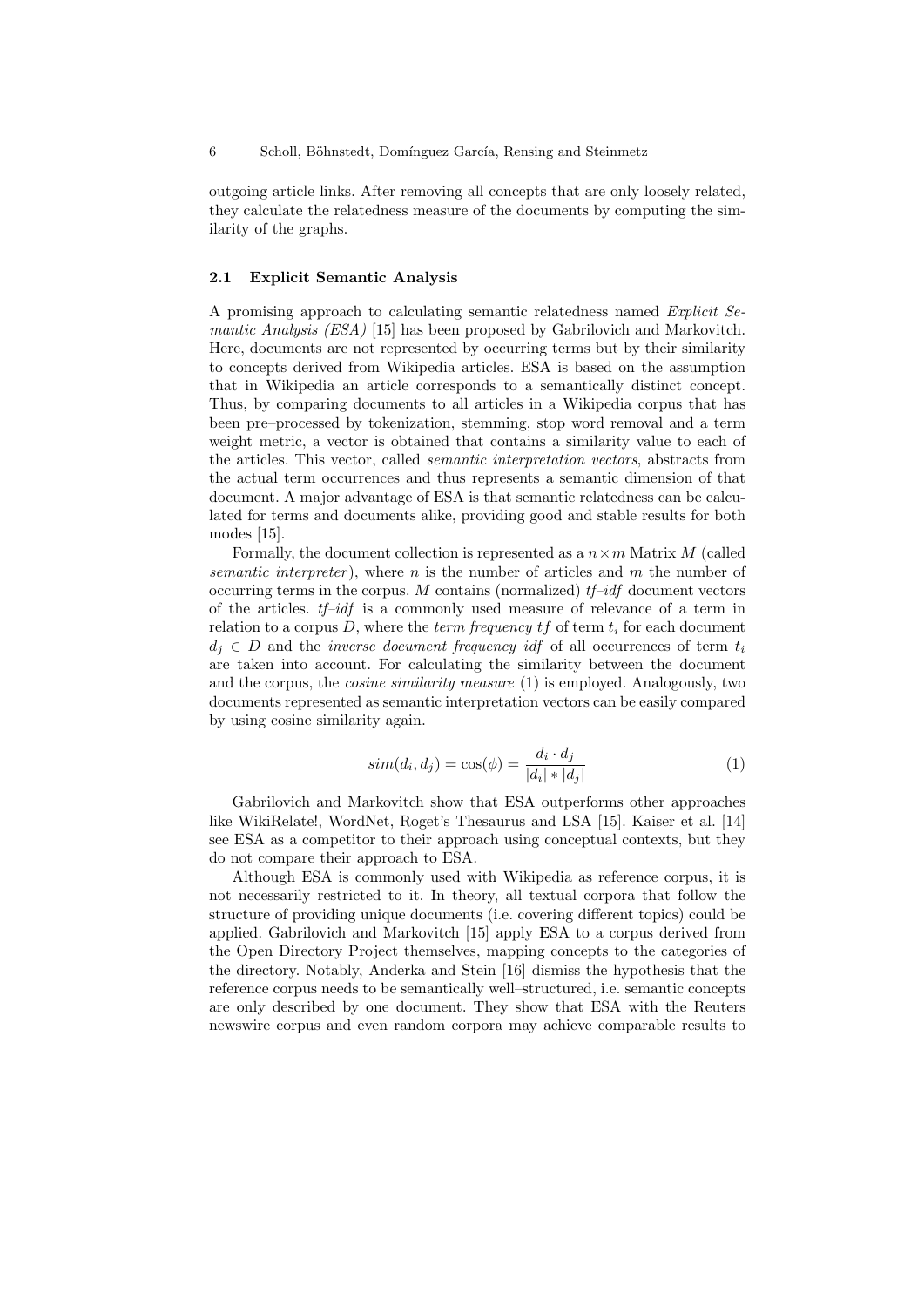ESA with Wikipedia. Still, as Wikipedia provides distinct semantic concepts as labels (i.e. the lemmata of the articles), it is better for humans to interpret and understand the relatedness between documents.

In general, ESA fulfills the requirements as a foundation for our recommendation algorithm stated in section 1. ESA can cope with documents of arbitrary size, has the backing of a broad knowledge base (i.e. Wikipedia) and performs well compared to other approaches. Still, it leaves space for improvements, especially as far as utilization of additional semantic information from the Wikipedia corpus goes. Thus, in the next section, we will present our adjustments to ESA.

# 3 Our Approach

As described above, Explicit Semantic Analysis (ESA) only makes use of the article information that Wikipedia contains, i.e. only analyzes the term  $\rightarrow$  article allocation. However, Wikipedia provides a wealth of semantic information, namely the links between articles and the categorization structure of articles. ESA neglects this available information completely.

Thus, we introduce *eXtended Explicit Semantic Analysis* (XESA), an approach that semantically enriches the interpretation vectors obtained from ESA, which has been described in section 2. In detail, we present three different approaches to extending ESA, one utilizing the article link graph of Wikipedia, one using the category structure and one approach that combines those two. We expect these approaches to perform better than ESA, as they enrich ESA by additional semantic information.

However, before presenting the XESA extensions, we revisit ESA formalizing our approach to implementing it:

- First, we preprocess a Wikipedia dump<sup>2</sup> (in our work we use the dump of the German Wikipedia from June 2009) with stemming, stop–word removal, tf–idf calculation and normalization.
- Then, we aggregate all article vectors into the semantic interpreter matrix M with the shape  $n \times m$ , where n is the number of articles and m the number of terms.
- $-$  For each document  $d$  that is to be compared, the same preprocessing steps have to be executed, so that we receive the document vector  $v<sub>d</sub>$  with the form  $1 \times m$ , where m is the number of terms.
- As all document vectors are normalized, we get the interpretation vector  $i_{esa}$  that represents the cosine similarity of  $v_d$  with all article vectors of M simply by applying the inner product  $(2)$  with transposed  $M$ .
- Finally, the result is the interpretation vector  $i_{esa}$  with the dimensions  $1 \times n$ .

$$
i_{esa} = v_d \cdot M^T \tag{2}
$$

 $^2$  available from  $\texttt{http://dumps.wikimedia.org/}$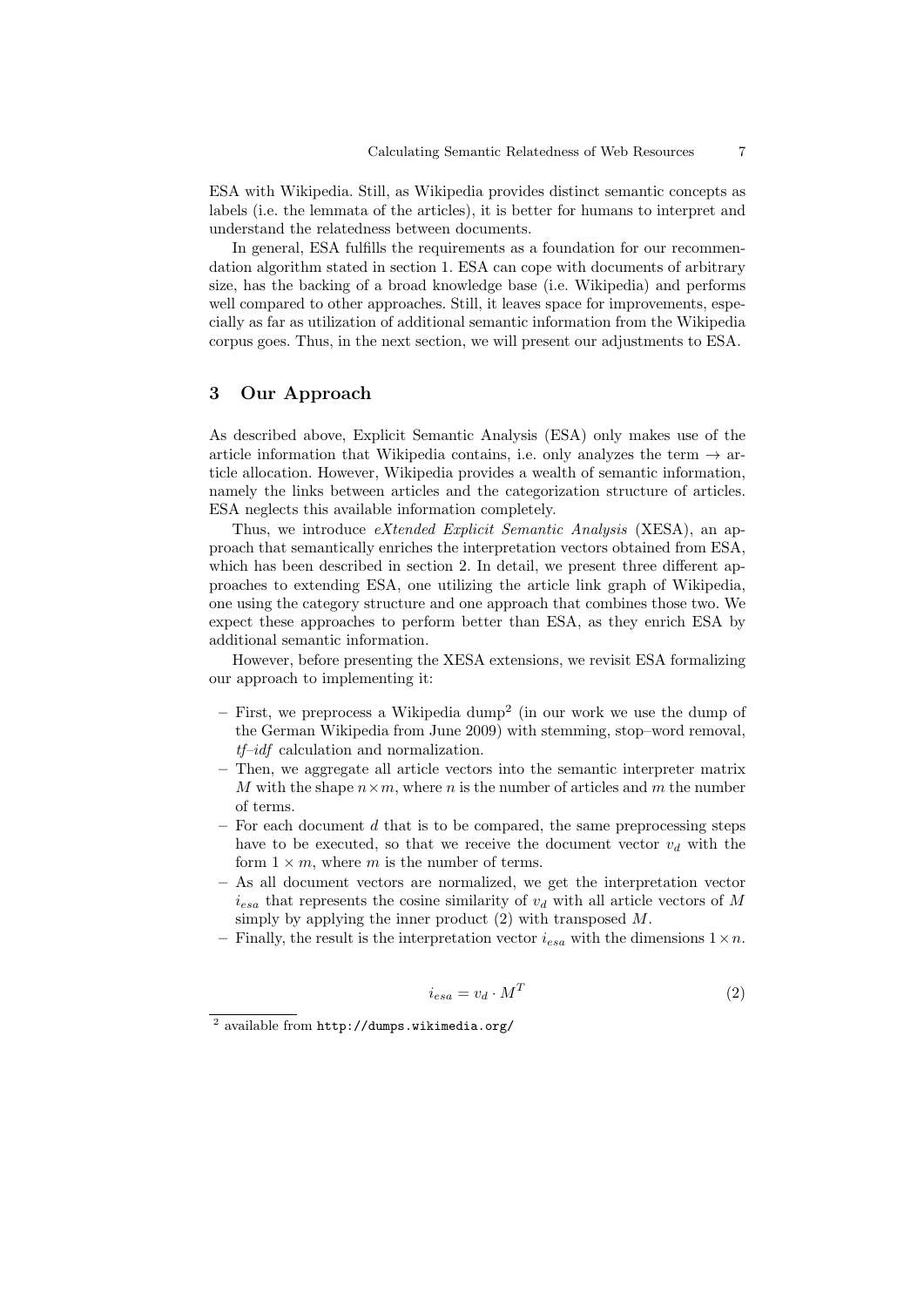This interpretation vector  $i_{esa}$  is the foundation for all further approaches. The basic idea is to enrich this interpretation vector with additional information derived from semantic information that can be extracted from the Wikipedia corpus.

#### 3.1 Utilization of the Article Graph

On average, Wikipedia articles link to 30 other articles. These links can be interpreted as semantic relationships to other concepts. For example, the German article for General Relativity links to other articles Space, Time and Gravitation. Thus, there is an obvious generic relatedness to the concepts expressed by these article links.

The overall article linkage graph of Wikipedia can be represented as the adjacency matrix  $A_{Article graph}$  of dimensions  $n \times n$ , where n is the number of articles. If an article  $a_i$  links to  $a_j$ , the respective cell in the matrix is set to 1, otherwise it is set to zero, resulting in a sparse matrix.

$$
A_{Articlegraph_{i,j}} = \begin{cases} 1 & \text{if } a_i \text{ contains a link to } a_j \\ 0 & \text{otherwise} \end{cases}
$$
 (3)

Initially, we intended to include weights that decrease with the linkage distance of articles on indirect links, e.g. if  $a_i$  links to  $a_j$  and  $a_j$  links to  $a_k$ , that a value greater than 0 (but less than 1) is inserted into  $A_{Articlegraph_{i,k}}$ . Yet, preliminary tests showed that the semantic relatedness between articles linked by second degree is already very low, thus it would only raise computation overhead without contributing to the result. Therefore, we refrained from adding this weighted distance measure.

As articles never contain a reference to themselves, the adjacency matrix has to be added to the identity matrix  $I_{\text{|\textit{articles}|}}$  so that the diagonals are not 0. Otherwise, there is the possibility that already computed information is lost. Further, a weight factor  $w$  is introduced that determines how strong the influence of the article graph is on the original  $i_{esa}$ . On multiplication of the semantic interpreter from ESA with the resulting matrix (4), the relevant semantic information already present in  $i_{esa}$  is reinforced.

$$
i_{xesa:ag1} = i_{esa} * (w * A_{Article graph} + I_{|articles|}), w \in [0..1]
$$
 (4)

Performance–wise, the article graph extension poses the challenge that the complete interpretation vector has to be multiplied with a large matrix again. Additionally, we observed  $i_{esa}$  to usually contain only few similarity values that are significant and lots of values that are really small. Thus, for boosting efficiency of calculation, we introduce the function selectBestN that truncates  $i_{esa}$  after the first best N similarity values. This has the effect that the second matrix multiplication is more efficient to be calculated because  $i_{esa}$  is sparsely filled with values  $> 0$ . Thus, we define a second approach that reduces the overall calculation complexity by only taking the  $N$  highest similarity values into account (5).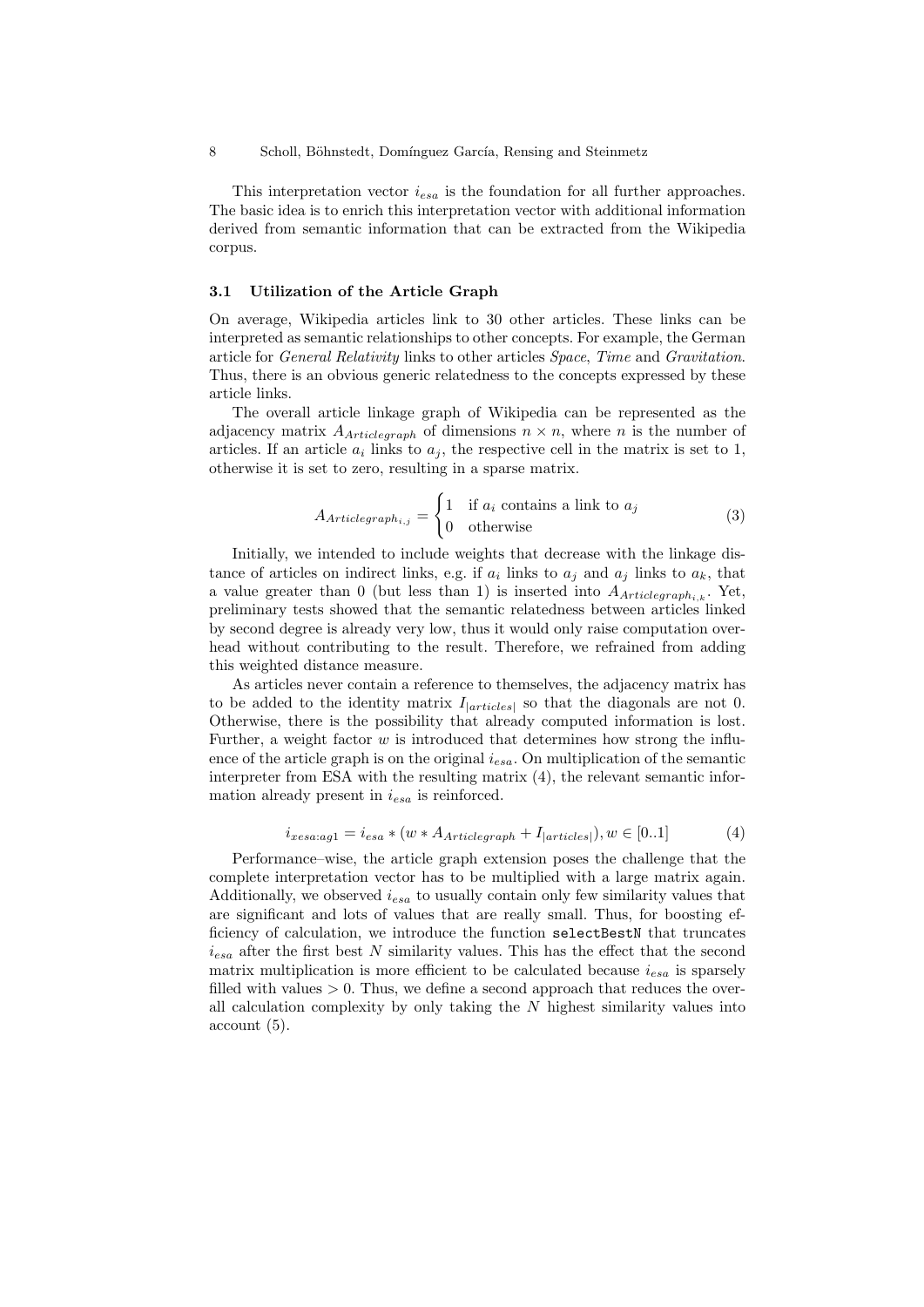$$
i_{xesa:ag2} = i_{esa} + \mathtt{selectBestN}(i_{esa}) * (w * A_{Articlegraph}), w \in [0..1]
$$
 (5)

A challenge, though, is finding an appropriate N that speeds up calculation without deteriorating the quality of the result too much. This will be dealt with empirically in section 4.

## 3.2 Utilization of Category Information

The category structure of the German Wikipedia contains approximately 80.000 categories with 920.000 articles categorized (approximately 87% of all articles). Besides adminstrative categories and categories that group different articles by properties of the underlying concepts (e.g. list of German authors by birth year ), there are categories that provide semantic information. These categories represent groupings by semantic properties and express mostly  $is-a$  relations.

Similar to [17], we append information that encodes category affiliation to the interpretation vector  $i_{esa}$ . Therefore, we create the matrix C with the dimensions  $n \times m$ , where *n* is the number of articles and *m* the number of categories (6). On multiplying  $i_{esa}$  with C, the result is the vector  $c_{cat}$  that encodes information about articles and categories (7).

$$
C_{i,j} = \begin{cases} 1 & \text{if article } a_i \text{ links to category } c_j \\ 0 & \text{otherwise} \end{cases}
$$
 (6)

$$
c_{cat} = i_{esa} * C \tag{7}
$$

$$
i_{xesa:cat} = (i_{esa}, c_{cat})
$$
\n<sup>(8)</sup>

Finally,  $c_{cat}$  is appended to  $i_{esa}$ . In (8), this is expressed by the appending operator ",". Thus, this operation changes the dimensions of the vector  $i_{esa}$  by appending the category vector dimensions. Analogue to the approach using the article graph, this calculation is inefficient if all non–zero values are kept; thus, we apply the above–mentioned selectBestN to  $i_{esa}$  again, resulting with (9).

$$
i_{xesa:cat} = (i_{esa}, \mathtt{selectBestN}(i_{esa}) * C) \tag{9}
$$

#### 3.3 Combination of Article Graph and Category Extensions

Finally, the article link and category extensions to ESA can be applied in combination. This is rather straight–forward, instead of  $i_{esa}$  the result of the article graph extension  $i_{resa:aa1}$  is used (10).

$$
i_{xesa:combination} = (i_{xesa:ag1}, \texttt{selectBestN}(i_{xesa:ag1}) * C) \tag{10}
$$

We include this approach just for sake of completeness, as the efficiency of this extension is not adequate as will be seen in section 4.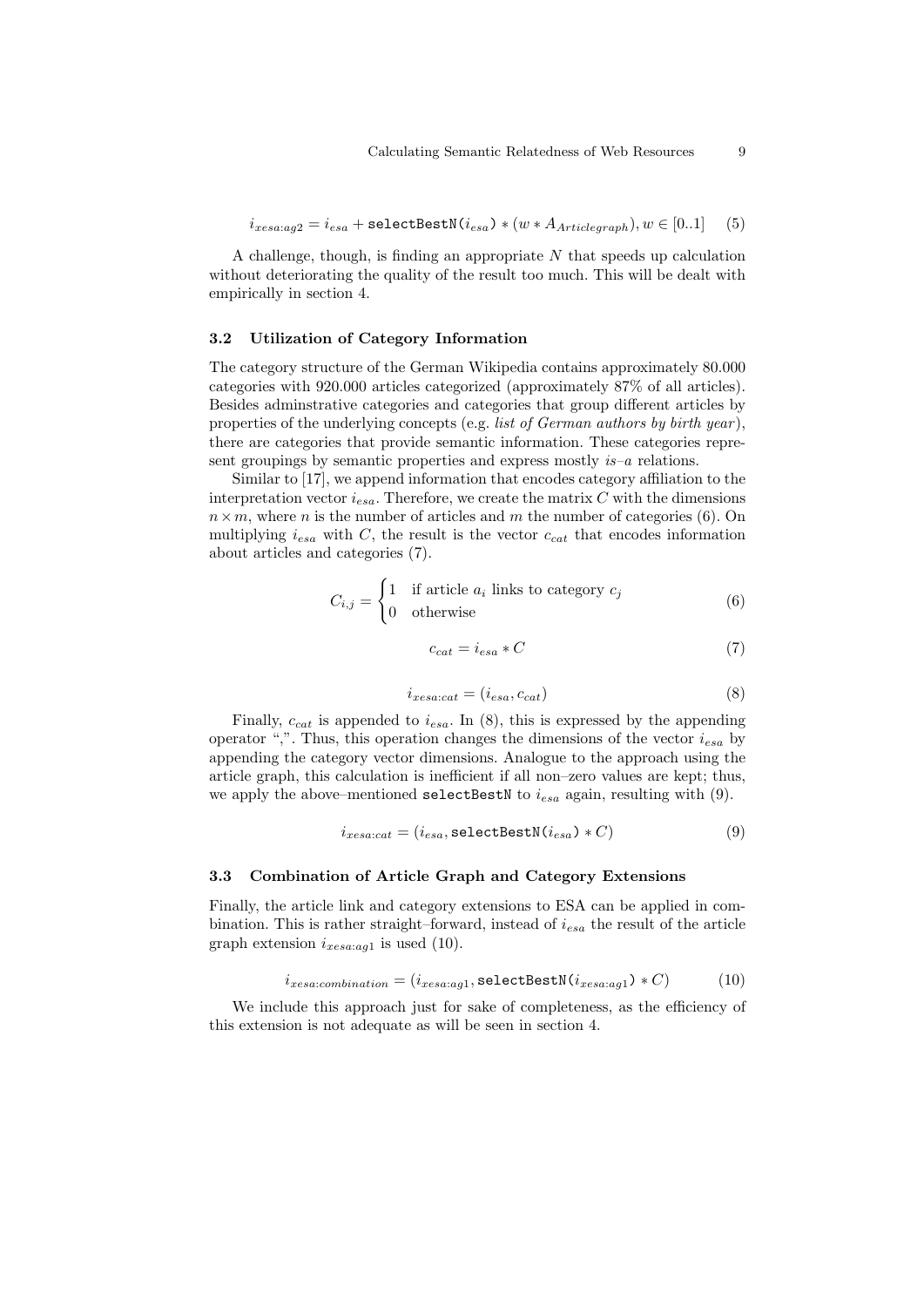# 4 Evaluation

In this section, we present an evaluation that compares ESA to our different XESA variants.

## 4.1 The Snippet Corpus

In order to evaluate XESA, we needed an evaluation corpus that fulfills several requirements:

- In our experiments, we applied the German Wikipedia. Thus, the evaluation corpus should consist of German documents.
- Documents in the evaluation corpus should conform to our snippet definition, i.e. documents should contain between 20 and 200 terms.
- Documents in the evaluation corpus should honour our scenario of resource– based learning with web resources. That is, they should contain a narrow scope of topics and be basically appropriate to answer special information needs.
- Documents should contain different topics and have different scopes, i.e. should not only represent narrow factual knowledge but also contain opinions and overview information.

Because we did not find an appropriate available set of documents that met our requirements, we built a small corpus in a user study [18] with eight participants. The participants were asked to research answers to a catalogue of ten questions using only fragments of web resources. For each question they were to find five snippets that (partially) contained the answer to this question. Further, they were instructed to restrict the snippets' length to 20 to 200 terms. This was not a fixed requirement though, if needed, the participants were allowed to collect larger web resource fragments.

In order to conform to the fourth requirement named above, the questions were formulated so that five different types of questions were asked with two questions per type. We identified the following question types as relevant for our scenario:

- *Opinions*, e.g. "Is the term *Dark Ages* justified?"
- $-$  *Facts*, e.g. "What is the FTAA?"
- Related snippets to a common topic, e.g. "Find examples for internet slang!"
- Homonyms, e.g. "What are Puma, Jaguar, Panther, Tiger and Leopard?"
- Broad topics, e.g. "Find information about the evolution of man!"

After having collected the answers, duplicate answers and answers from the same sources were discarded. Finally, the evaluation corpus  $D$  consisted of 282 snippets (a short summary is available in table 1) that were labeled with their question types and manually split into groups of different semantic concepts. Because, as expected, homonyms and broad topics showed to be consisting of snippets with different meaning, we got 14 different semantic groups.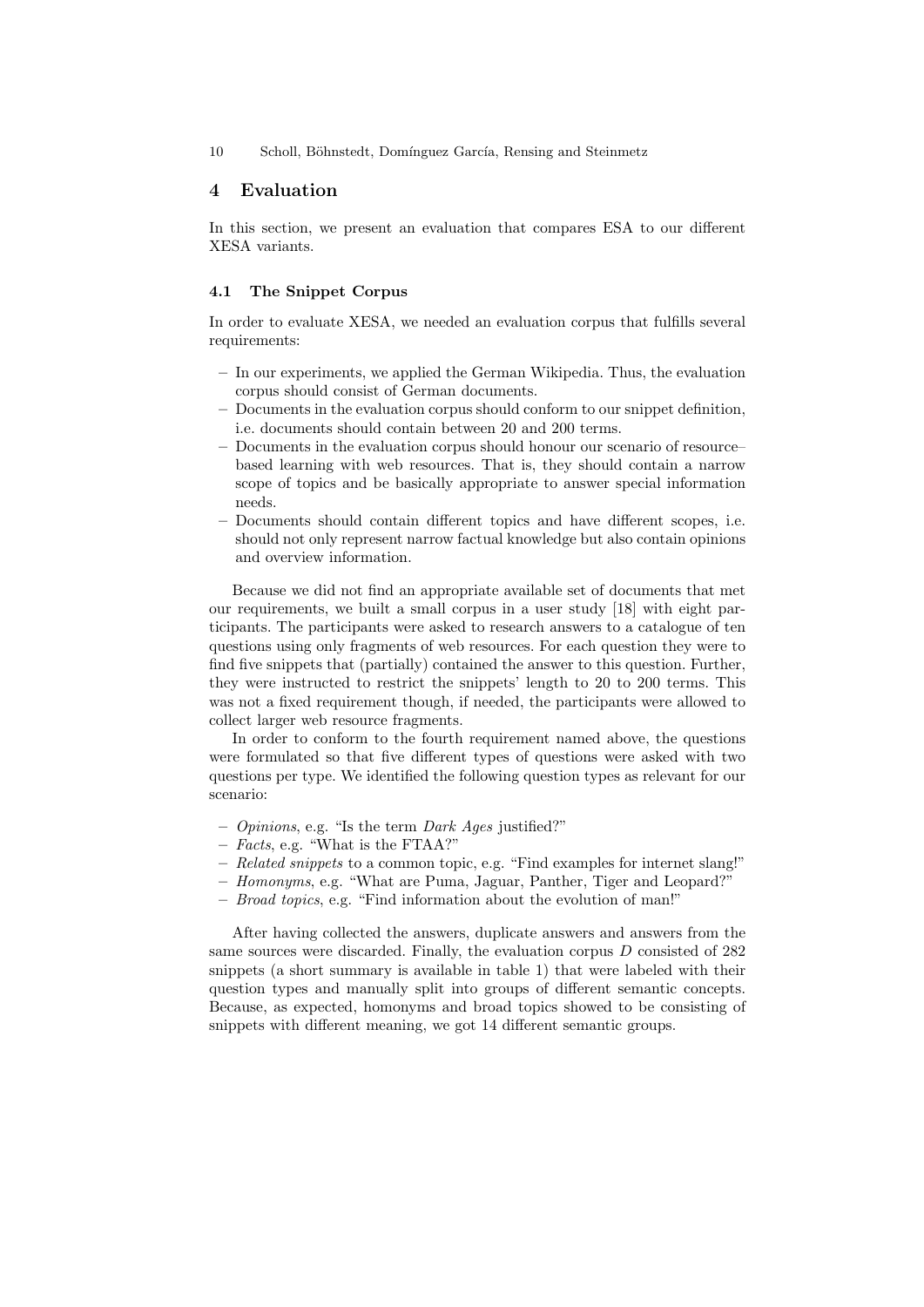Table 1. Short summary of evaluation corpus

| Size of corpus             | 282 documents |
|----------------------------|---------------|
| Average length of snippets | 95 terms      |
| Minimal length             | 5 terms       |
| Maximum length             | 756 terms     |
| Standard deviation         | $71.3$ terms  |

#### 4.2 Evaluation Methodology

For evaluating XESA, we applied a methodology similar to [19] that is used to evaluate search engine rankings. Basically, a semantic relatedness value is calculated for each snippet document  $q \in D$  with all  $d \in D \setminus q$ . The result is a list that is ranked by decreasing relatedness. We define that  $q$  and a compared document  $d_k$  at rank k are semantically related (i.e.  $r_k = 1$ ) if they are in the same semantic group  $D_q$  (11), i.e. they handle the same semantic concept.

$$
r_k = \begin{cases} 1 & \text{if } q \text{ and } d_k \in D_q \\ 0 & \text{otherwise} \end{cases} \tag{11}
$$

Further, precision at rank (12) and recall at rank (13) are used to calculate the average precision (14) over one relatedness comparison for different recall values. Eventually, all pair–wise comparisons are averaged and the average precision is plotted against recall. One measure that expresses the quality of these results is the break–even point [20], the point where precision equals recall (and, as presented in our plots, the interpolated precision–recall curve crosses  $f(r) = r$ , i.e. the angle bisector of the first quadrant).

$$
precision(k) = \frac{1}{k} \sum_{1 \le i \le k} r_i
$$
\n(12)

$$
recall(k) = \frac{1}{|D_q|} \sum_{1 \le i \le k} r_i
$$
\n(13)

average precision = 
$$
\frac{1}{|D_q|} \sum_{1 \le k \le |D|} r_k * precision(k)
$$
 (14)

For ESA (fig. 2), the break–even point is at 0.575, the mean average precision is 0.595 with standard deviation 0.252.

## 4.3 Empirical evaluation of selectBestN and Article Graph Weight

As described in section 3, we introduced the function selectBestN that discards all  $i_{esa}$  values but the *n* best values for better calculation performance. After some preliminary experiments, we decided to compare the XESA variant using the article graph  $(i_{xesa:ag2})$  using three different values, i.e.  $n \in (10, 25, 100)$ .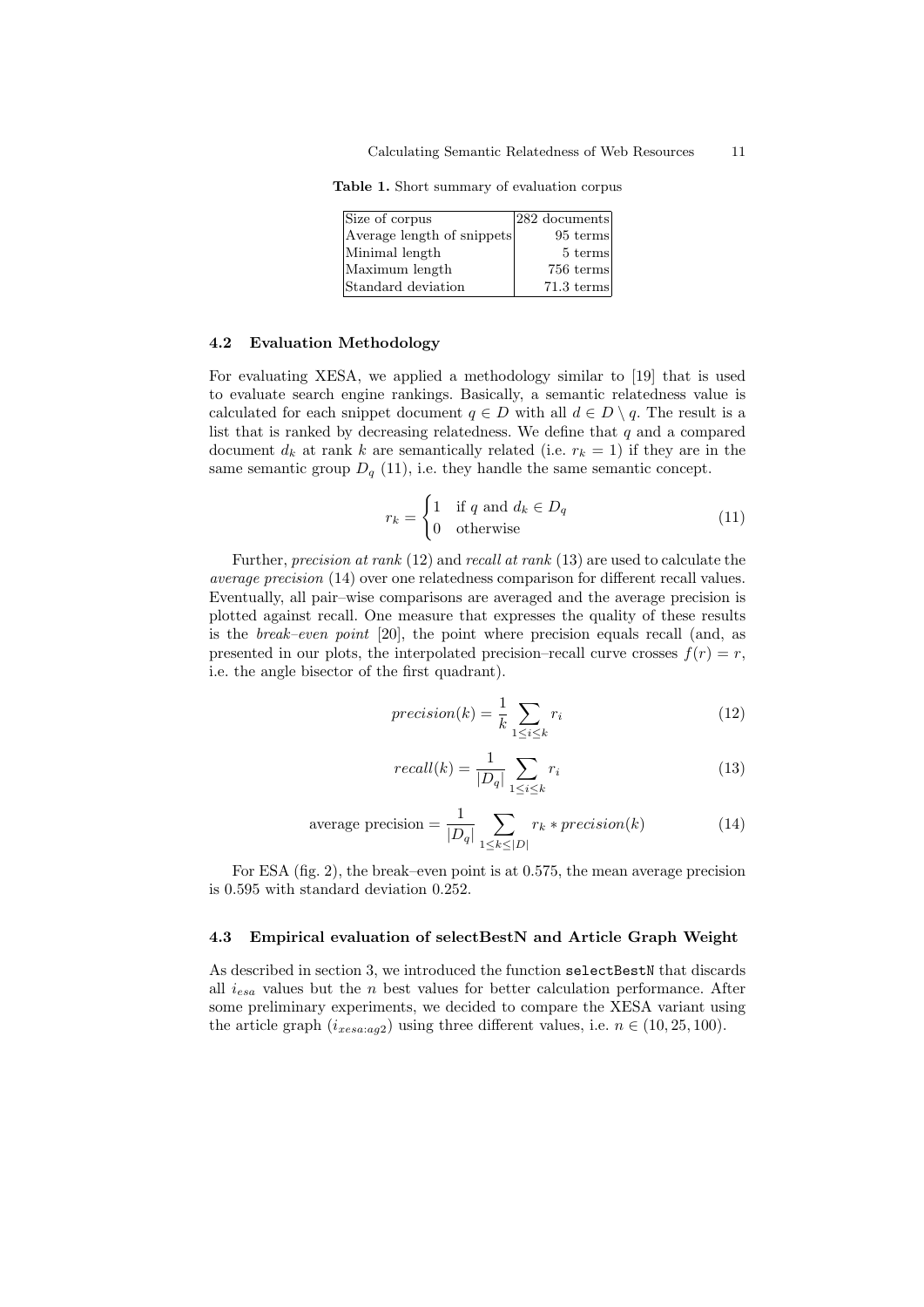

Fig. 2. The precision–recall diagram for basic ESA with the break–even point where  $f(r) = r$ 



Fig. 3. Calculating the relatedness using the article graph extension with  $n \in (10, 25, 100)$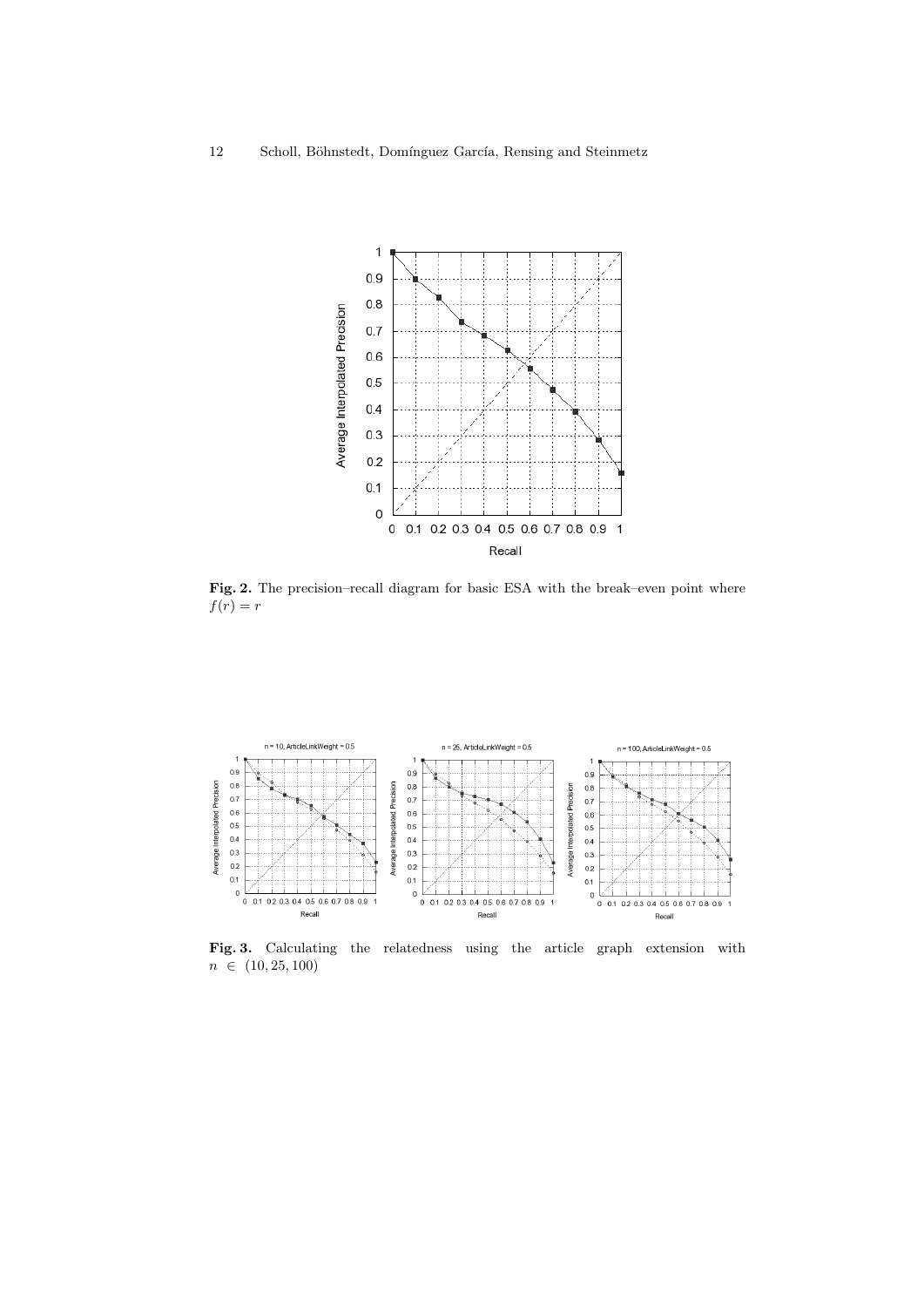The results in fig. 3 show that the article graph extension performs best with  $n = 25$ . This is consistent with the results we got using the other extensions as well, so, in the following, we only present results that were computed with  $n = 25$ .

Further, the article graph weight  $w$  used with all XESA article graph extensions was tested with  $w \in (0.25, 0.5, 0.75)$ . In our experiments, there was no difference between using the weights 0.5 and 0.75. Therefore, we will use  $w = 0.5$ in all presented results.

# 4.4 Comparison of ESA with XESA

In this section, we compare results of the different XESA variants presented in section 3.



Fig. 4. Precision–Recall Plots of all XESA variants

The precision–recall diagrams of all XESA variants presented in section 3 using the selectBestN–parameter  $n$  with 25 and the link article graph weight  $w$  as 0.5 are displayed in fig. 4. This plot shows that both article link graph extensions perform best, significantly surpassing ESA results by 7%, whereas the category extension still outperforms ESA by 5.4% but cannot measure up to the article graph variants. Both variants combined, however, are not able to even achieve the performance of the basic ESA approach. Detailed results are additionally displayed in table 2.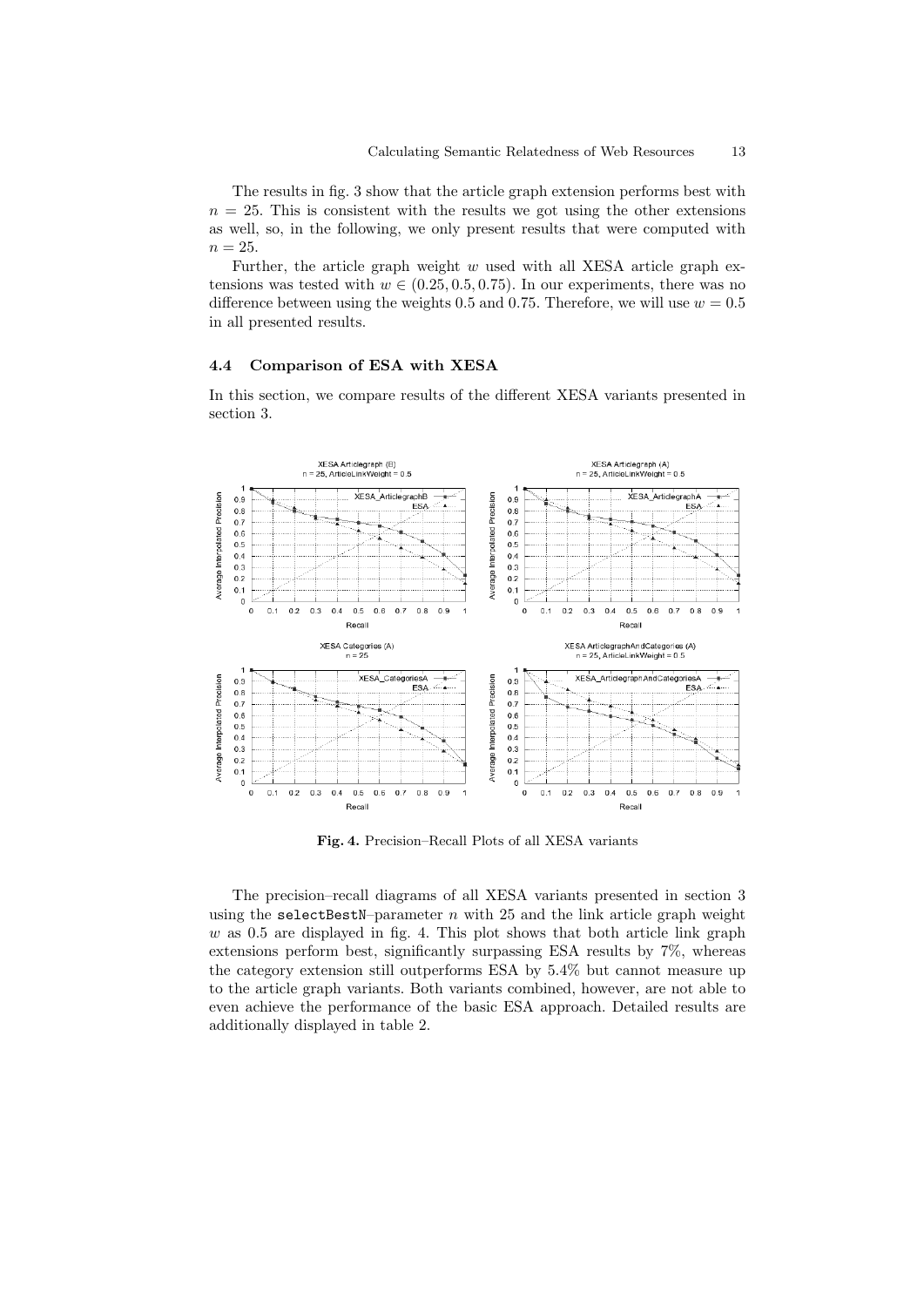| Approach                  |       | Break–even Point Mean Average Precision Standard Deviation |       |
|---------------------------|-------|------------------------------------------------------------|-------|
| ESA                       | 0.575 | 0.595                                                      | 0.252 |
| $ {\rm XESA}_{xesa:ag1} $ | 0.644 | 0.654                                                      | 0.286 |
| $ XESA_{xesa:ag2} $       | 0.645 | 0.657                                                      | 0.284 |
| $XESA_{cat}$              | 0.629 | 0.646                                                      | 0.274 |
| $ \rm XESA_{combined} $   | 0.539 | 0.515                                                      | 0.301 |

Table 2. Summary of XESA's results (best are marked bold)

These results show that the semantical information that can be derived from the Wikipedia article graph and the categories is beneficial for computing the semantic relatedness between documents. We think that the article graph variants of XESA perform best because they represent a specific relatedness between concepts. By linking articles, the human editors wanted to express closeness of the underlying concepts. While being linked, some context of this relation can also be found in the linking article as well. For example, the article General Relativity links to the article Space and shares terminology with that article. Thus, by adding information about the relation, semantic information already known is strengthened by this connection. Categories, however, provide an organizational, top–down view on the concepts. While they provide semantic information about the grouping of articles, they are already abstracted from the specific concept itself. Therefore, the results of XESA's category variant improve ESA but still cannot measure up to the article graph variants.

Further, we presume that the results of the XESA combination variant are worse than ESA's results, because a multiplicatory effect comes into effect. By multiplying the interpretation vectors of different semantic dimensions in that approach, there seems to occur a semantic diversification, i.e. the interpretation vector  $i_{xesa:combination}$  is enriched by semantic information based on heterogeneous sources (article graph and categories). Thus, noise is added and the specifity of the semantic dimensions is decreased significantly.

As expected, the 14 semantic groups of the corpus proved to perform differently based on their abstraction. For example, snippets containing fact knowledge in a narrow topic are more easily related than broad topics, because certain terms are common in that group. XESA showed to outperform ESA in recognizing the semantic relatedness between documents in the groups that use different terminology.

Additionally to the evaluation presented here, we compared XESA to ESA in regards of semantic relatedness of single terms. We performed some tests with a corpus created from ratings of the perceived relatedness of 65 term pairs [21]. XESA's results were not significantly different from the same evaluation using ESA. We think that this scenario does not benefit from our approach of semantically enriching the resulting interpretation vector, because the context that is given by additional terms in documents is necessary to exploit the semantic information contained in Wikipedia. Presumably, additional information seemed to add noise to the interpretation vectors that degraded our results.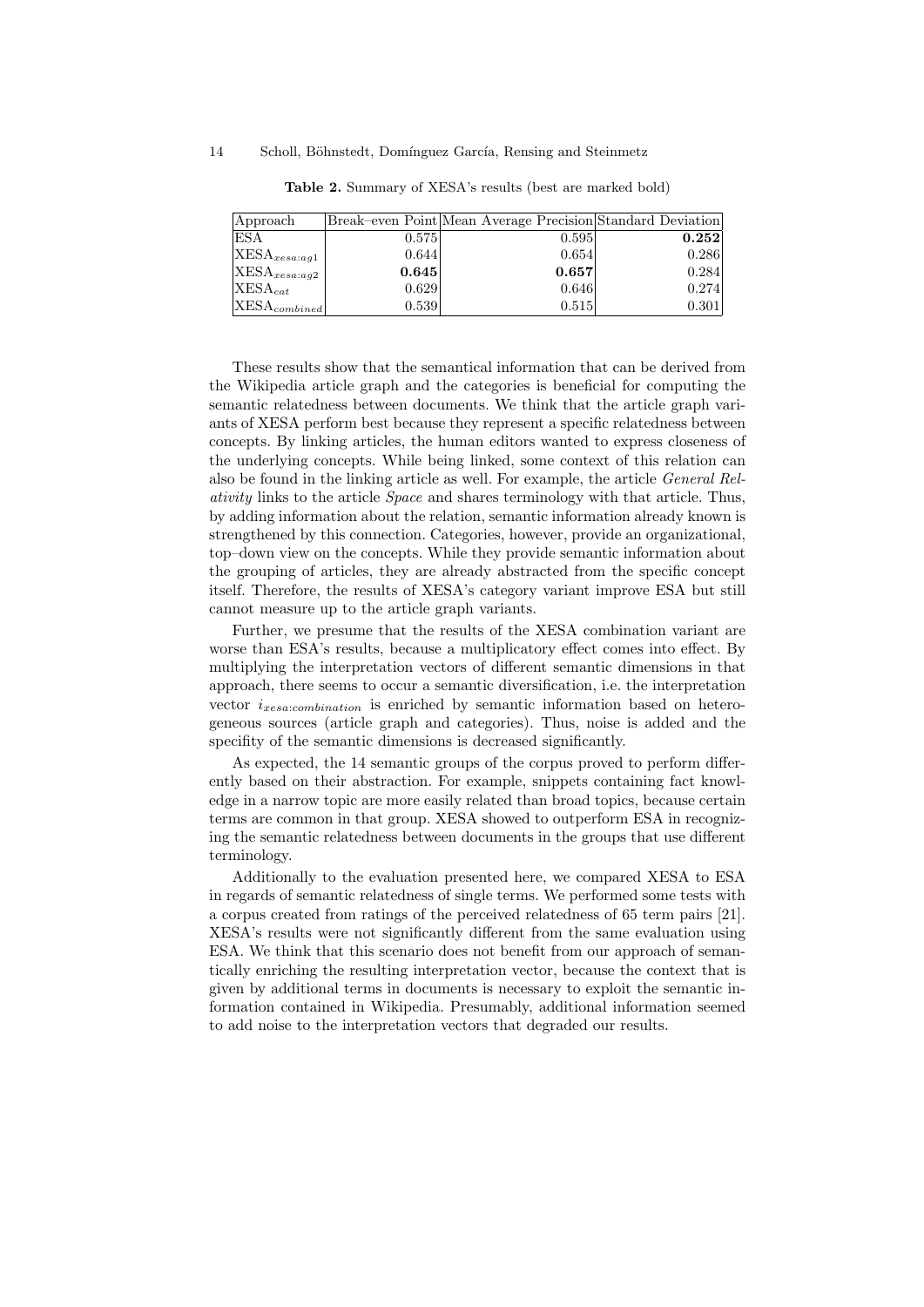# 5 Conclusions and Further Work

In this paper, we presented a scenario of resource–based learning using web resources. We briefly described our research prototype Crokodil that aims to support this self–directed way of learning and proposed a recommendation mechanism based on several requirements. We analyzed related work on the basis of these requirements, identifying the approach Explicit Semantic Analysis (ESA) as a foundation for enhancement. We described three approaches of semantically enriching the interpretation vectors obtained by ESA based on Wikipedia article links and categories. Eventually, we evaluated these extensions, subsumed under the name eXtended Explicit Semantic Analysis (XESA), and showed that the extension based on the article link graph, outperforms ESA by 7% on a corpus of snippets. We infer that ESA, albeit a stable and well–performing approach, can be enhanced by using semantic information contained in Wikipedia.

In future work, we will focus on the recommendation engine that provides semantically related content. An open question is, whether and how learners benefit from the offering of unknown, but related, snippets. We think that an interesting research question will be, whether learners profit more from strongly related snippets or weakly related snippets. This requires further evaluations in an open self–directed learning setting. Further, we want to pursuit the question whether Wikipedia lemmata — the titles of the articles — may serve as human– readable topical hints respectively tags for learners. Further we believe that taking into account the relevance of links between articles will improve the article graph extension. For example, General Relativity links to Baltimore, which is less relevant than the link to Spacetime.

A valuable extension to Crokodil would be to recommend snippets in other languages that represent the same concepts. As Wikipedia provides inter–language links between articles about the same concepts, this seems to be feasible.

Acknowledgments. This work was supported by funds from the German Federal Ministry of Education and Research under the mark 01 PF 08015 A and from the European Social Fund of the European Union (ESF). The responsibility for the contents of this publication lies with the authors.

# References

- 1. Baeza-Yates, R., Ribeiro-Neto, B.: Modern Information Retrieval. Addison-Wesley Reading, MA (1999)
- 2. Böhnstedt, D., Scholl, P., Benz, B., Rensing, C., Steinmetz, R., Schmitz, B.: Einsatz pers¨onlicher Wissensnetze im Ressourcen–basierten Lernen. In Seehusen, S., Lucke, U., Fischer, S., eds.: DeLFI 2008: 6. e–Learning Fachtagung Informatik. Number P–132 in Lecture Notes in Informatics, Köllen, Bonn, Gesellschaft für Informatik, Lecture Notes in Informatics (LNI) (Sep 2008) 113–124
- 3. Sowa, J.F.: Semantic Networks. In Shapiro, S.C., ed.: Encyclopedia of Artificial Intelligence. Volume 2., John Wiley, New York (1992) 1493–1511